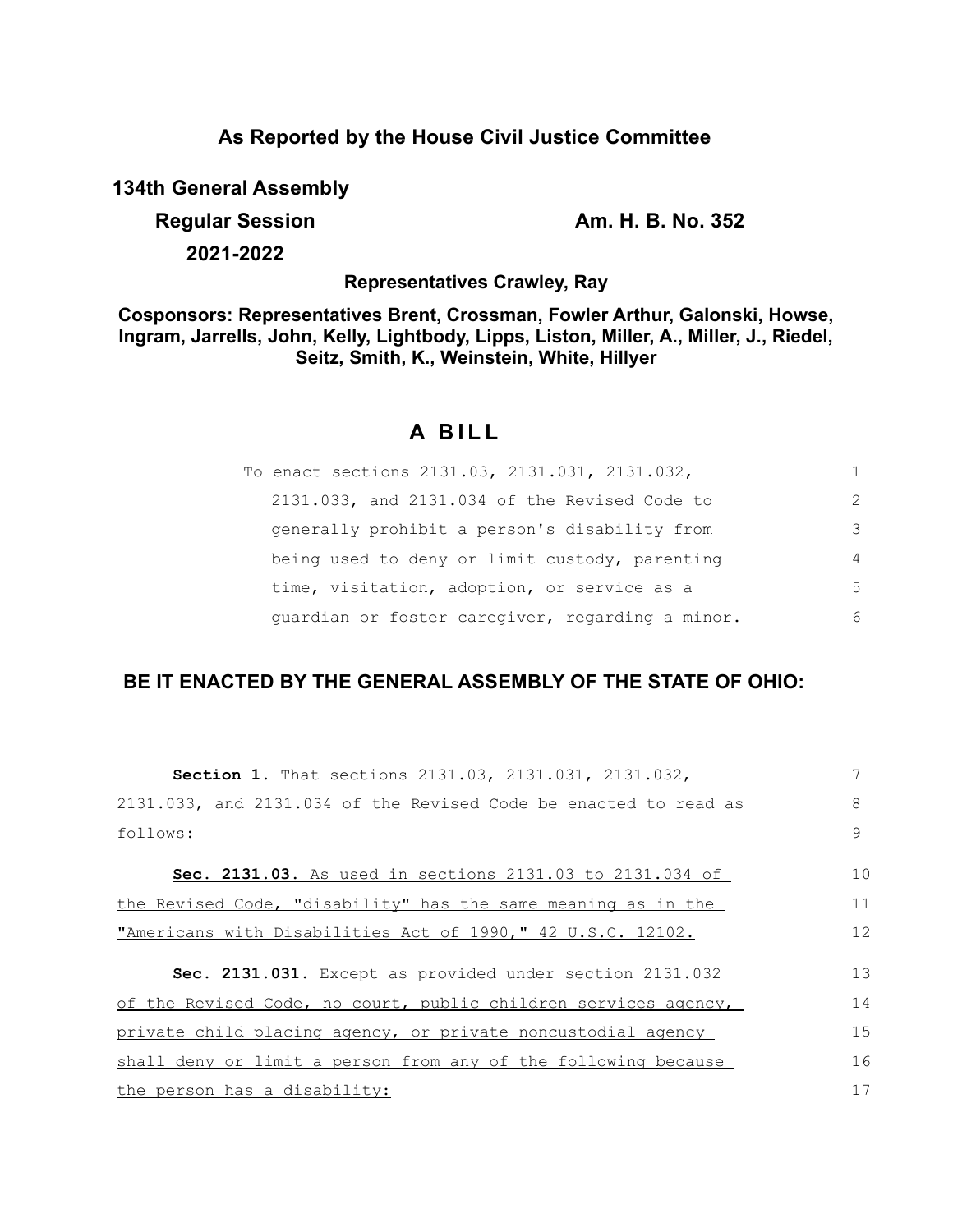| (A) Exercising custody, parenting time, or visitation                   | 18 |
|-------------------------------------------------------------------------|----|
| rights with a minor;                                                    | 19 |
| (B) Adopting a minor;                                                   | 20 |
| (C) Serving as a foster caregiver for a minor;                          | 21 |
| (D) Appointment as a quardian for a minor.                              | 22 |
| Sec. 2131.032. (A) A court may determine that a person who              | 23 |
| has a disability has or could have a detrimental impact on a            | 24 |
| <u>minor if a party demonstrates, by clear and convincing evidence,</u> | 25 |
| that the person endangers the health, safety, or welfare of the         | 26 |
| minor and that the endangerment cannot be eliminated by                 | 27 |
| reasonable modifications or supportive services. The burden of          | 28 |
| proof is on the party asserting the detrimental impact.                 | 29 |
| (B) Before making a determination under division (A) of                 | 30 |
| this section, the court shall require an evaluation to determine        | 31 |
| how reasonable modifications and supportive services could              | 32 |
| alleviate any detrimental impact on the minor.                          | 33 |
| Sec. 2131.033. When making a determination under section                | 34 |
| 2131.032 of the Revised Code, a court may order that reasonable         | 35 |
| modifications and supportive services that alleviate possible           | 36 |
| detrimental impact be implemented, with an opportunity to review        | 37 |
| the need for continuation of such modifications and services,           | 38 |
| after a reasonable amount of time.                                      | 39 |
| Sec. 2131.034. If a court determines that the exercise of               | 40 |
| custody, parenting time, or visitation rights, adoption, service        | 41 |
| as a foster caregiver, or appointment as a quardian, regarding a        | 42 |
| minor should be denied or limited in any manner, it shall make          | 43 |
| specific written findings of fact and conclusions of law                | 44 |
| providing the basis for such determination and why reasonable           | 45 |
| modifications and supportive services are insufficient to               | 46 |